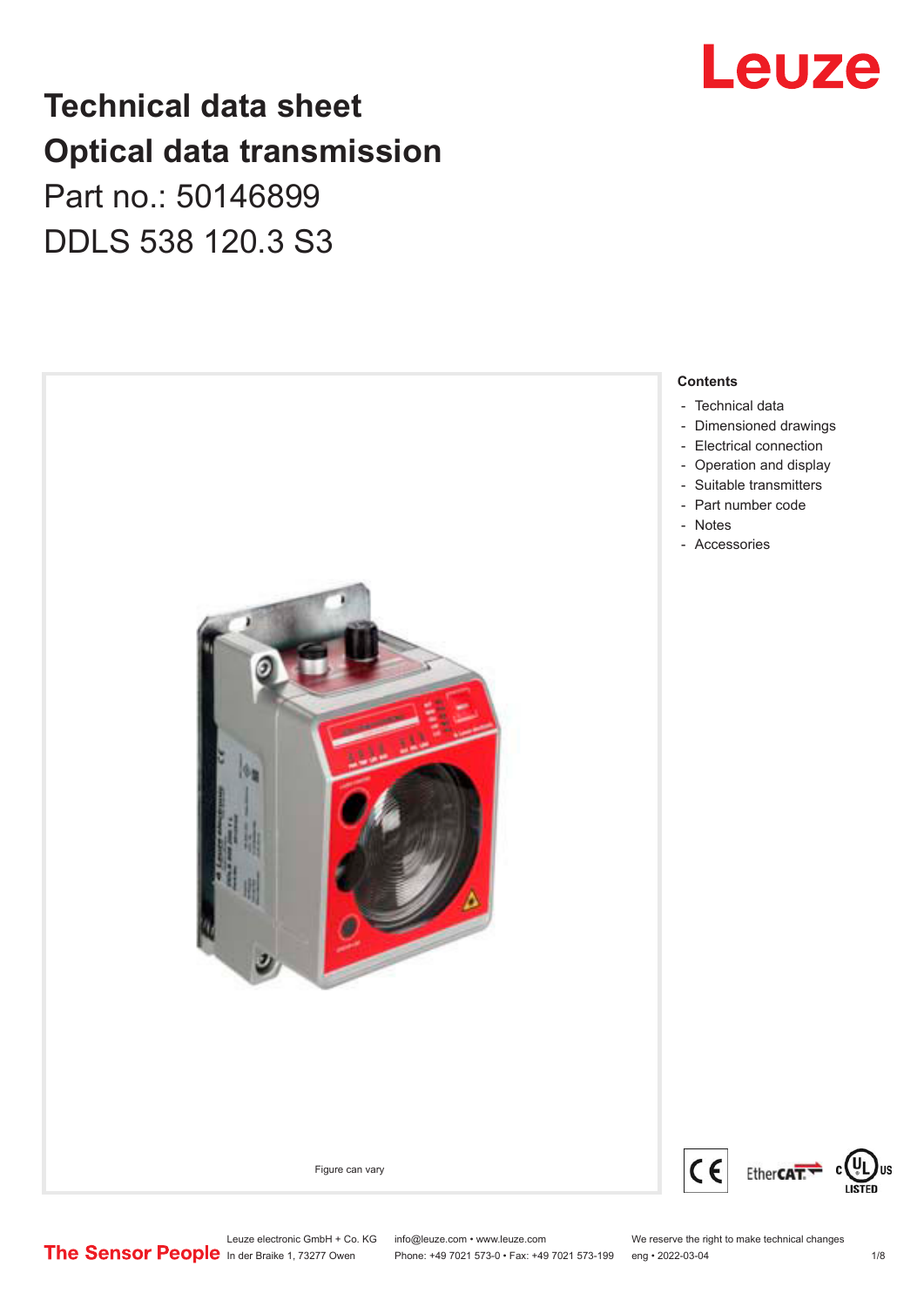### <span id="page-1-0"></span>**Technical data**

# Leuze

| <b>Basic data</b>                                 |                                                                   |  |
|---------------------------------------------------|-------------------------------------------------------------------|--|
| <b>Series</b>                                     | <b>DDLS 500</b>                                                   |  |
| <b>Special version</b>                            |                                                                   |  |
| <b>Special version</b>                            | Not influenced by reflective surfaces                             |  |
|                                                   | Operation of parallel light axes                                  |  |
|                                                   |                                                                   |  |
| <b>Optical data</b>                               |                                                                   |  |
| <b>Working range</b>                              | 100  120,000 mm                                                   |  |
| <b>Light source</b>                               | Laser                                                             |  |
| <b>Transmission frequency</b>                     | F <sub>3</sub>                                                    |  |
| Usable opening angle transmitter                  | 1 <sup>°</sup>                                                    |  |
| <b>Electrical data</b>                            |                                                                   |  |
|                                                   |                                                                   |  |
| Performance data<br>Supply voltage U <sub>R</sub> | 18  30 V, DC                                                      |  |
|                                                   |                                                                   |  |
| Inputs                                            |                                                                   |  |
| Number of digital switching inputs                | 1 Piece(s)                                                        |  |
|                                                   |                                                                   |  |
| Outputs                                           |                                                                   |  |
| Number of digital switching outputs 1 Piece(s)    |                                                                   |  |
| <b>Interface</b>                                  |                                                                   |  |
| <b>Type</b>                                       | EtherCAT link down 70 ms, EtherCAT<br>Safety-over-EtherCAT (FSoE) |  |
| <b>Connection</b>                                 |                                                                   |  |
| <b>Number of connections</b>                      | 2 Piece(s)                                                        |  |
|                                                   |                                                                   |  |
| <b>Connection 1</b>                               |                                                                   |  |
| <b>Type of connection</b>                         | Connector                                                         |  |
| <b>Designation on device</b>                      | <b>POWER</b>                                                      |  |
| <b>Thread size</b>                                | M12                                                               |  |
| <b>Type</b>                                       | Male                                                              |  |
| No. of pins                                       | $5 - pin$                                                         |  |
| Encoding                                          | A-coded                                                           |  |
|                                                   |                                                                   |  |
| <b>Connection 2</b><br><b>Type of connection</b>  | Connector                                                         |  |
| <b>Designation on device</b>                      | <b>BUS</b>                                                        |  |
| <b>Thread size</b>                                | M <sub>12</sub>                                                   |  |
|                                                   | Female                                                            |  |
| Type                                              | 4-pin                                                             |  |
| No. of pins                                       | D-coded                                                           |  |
| Encoding                                          |                                                                   |  |

| Dimension (W x H x L)                                                                                                                                                                                | 100 mm x 156 mm x 99.5 mm |
|------------------------------------------------------------------------------------------------------------------------------------------------------------------------------------------------------|---------------------------|
| <b>Housing material</b>                                                                                                                                                                              | Metal                     |
| Net weight                                                                                                                                                                                           | 1,185 g                   |
|                                                                                                                                                                                                      |                           |
| <b>Operation and display</b>                                                                                                                                                                         |                           |
| Type of display                                                                                                                                                                                      | Bar graph                 |
|                                                                                                                                                                                                      | LED                       |
| <b>Environmental data</b>                                                                                                                                                                            |                           |
| Ambient temperature, operation                                                                                                                                                                       | $-550 °C$                 |
| Ambient temperature, storage                                                                                                                                                                         | $-3570 °C$                |
| <b>Certifications</b>                                                                                                                                                                                |                           |
| Degree of protection                                                                                                                                                                                 | IP 65                     |
| <b>Certifications</b>                                                                                                                                                                                | c UL US                   |
| Test procedure for EMC in accordance EN 1000-6-4<br>with standard                                                                                                                                    |                           |
|                                                                                                                                                                                                      | EN 61000-6-2              |
| Test procedure for noise in accordance EN 60068-2-64<br>with standard                                                                                                                                |                           |
| Test procedure for oscillation in<br>accordance with standard                                                                                                                                        | EN 60068-2-6              |
| Test procedure for shock in<br>accordance with standard                                                                                                                                              | EN 60068-2-27             |
|                                                                                                                                                                                                      |                           |
|                                                                                                                                                                                                      |                           |
|                                                                                                                                                                                                      | 85365019                  |
|                                                                                                                                                                                                      | 19039001                  |
|                                                                                                                                                                                                      | 19179090                  |
|                                                                                                                                                                                                      | 19179090                  |
|                                                                                                                                                                                                      | 19179090                  |
|                                                                                                                                                                                                      | 19179090                  |
|                                                                                                                                                                                                      | 19179090                  |
| <b>Classification</b><br><b>Customs tariff number</b><br><b>ECLASS 5.1.4</b><br><b>ECLASS 8.0</b><br><b>ECLASS 9.0</b><br>ECLASS 10.0<br><b>ECLASS 11.0</b><br><b>ECLASS 12.0</b><br><b>ETIM 5.0</b> | EC000515                  |
| <b>ETIM 6.0</b><br><b>ETIM 7.0</b>                                                                                                                                                                   | EC000515<br>EC000310      |

Leuze electronic GmbH + Co. KG info@leuze.com • www.leuze.com We reserve the right to make technical changes ln der Braike 1, 73277 Owen Phone: +49 7021 573-0 • Fax: +49 7021 573-199 eng • 2022-03-04 2/8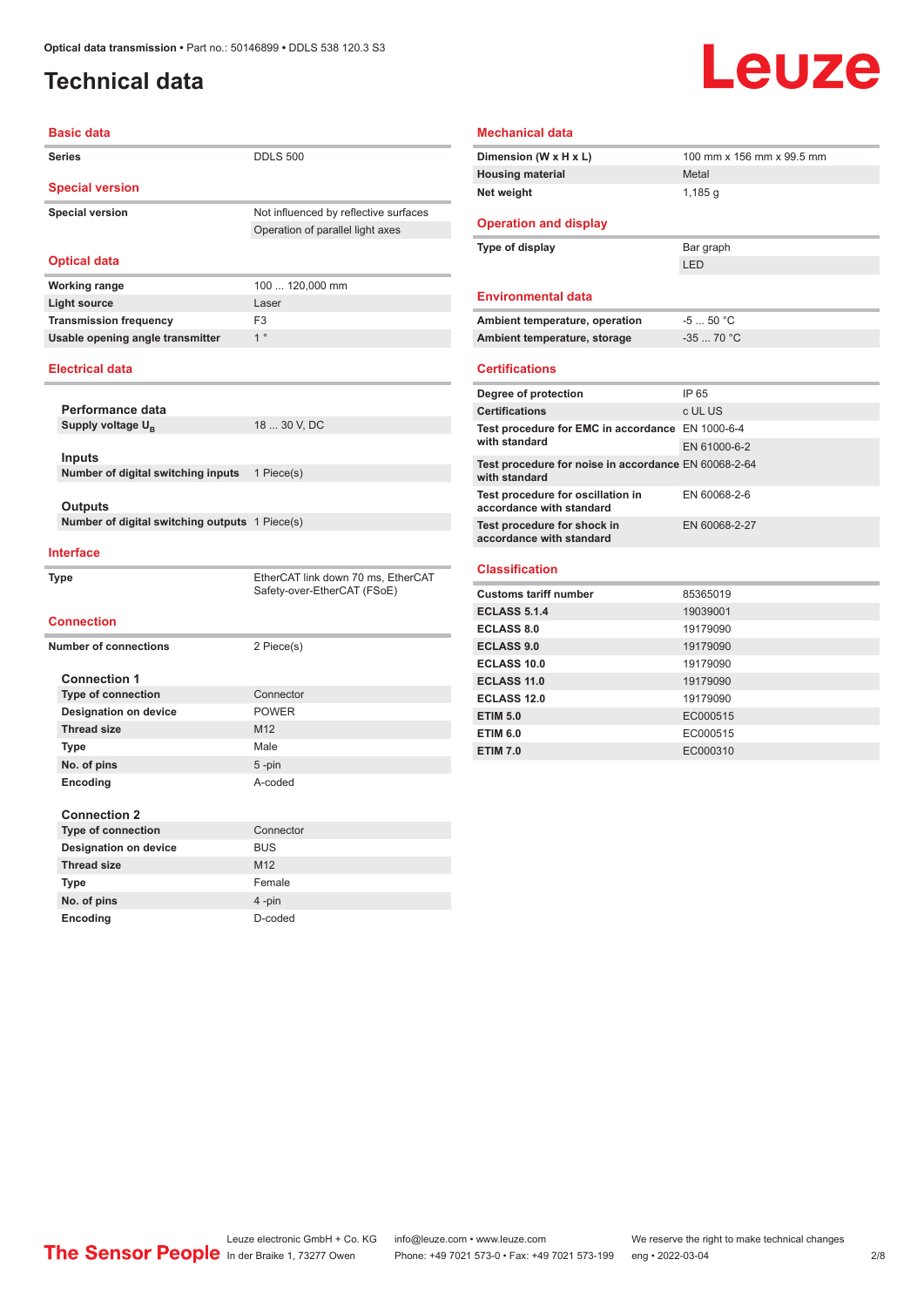#### <span id="page-2-0"></span>**Dimensioned drawings**

All dimensions in millimeters







A Center axis of transmitter and alignment laser

B Center axis of transmitter and receiver

C Center axis of receiver

Leuze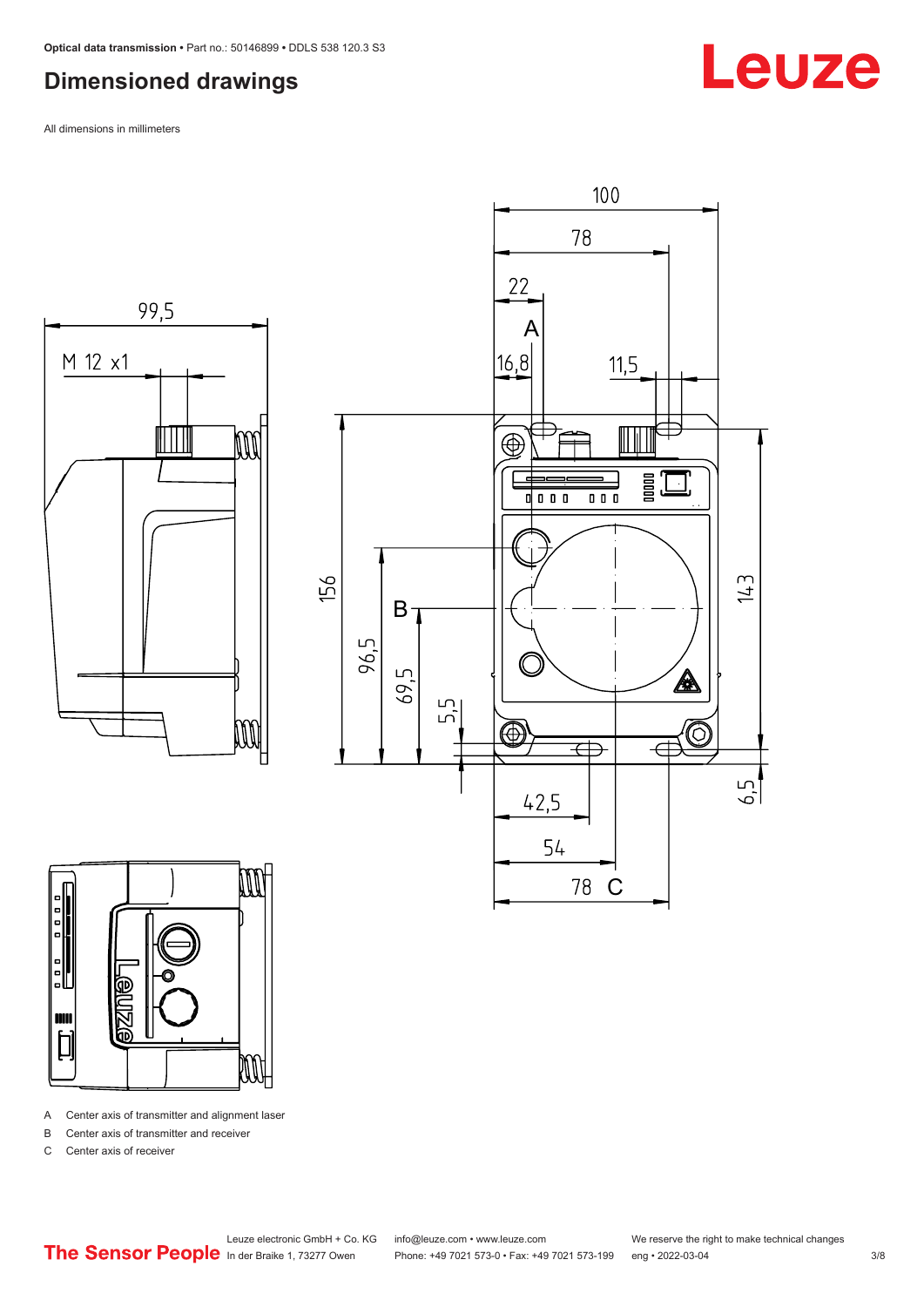#### <span id="page-3-0"></span>**Electrical connection**

| <b>Connection 1</b> | <b>POWER</b>   |
|---------------------|----------------|
| <b>Function</b>     | Signal IN      |
|                     | Signal OUT     |
|                     | Voltage supply |
| Type of connection  | Connector      |
| <b>Thread size</b>  | M12            |
| <b>Type</b>         | Male           |
| <b>Material</b>     | Metal          |
| No. of pins         | $5 - pin$      |
| Encoding            | A-coded        |

#### **Pin Pin assignment**

| и              | <b>VIN</b>       |  |
|----------------|------------------|--|
| $\overline{2}$ | IO <sub>1</sub>  |  |
| 3              | GND              |  |
| $\overline{4}$ | IO <sub>2</sub>  |  |
| 5              | <b>FE/SHIELD</b> |  |



#### **Connection 2 BUS**

|  | I |
|--|---|
|  |   |

| <b>Function</b>           | <b>BUS IN</b> |
|---------------------------|---------------|
| <b>Type of connection</b> | Connector     |
| <b>Thread size</b>        | M12           |
| <b>Type</b>               | Female        |
| <b>Material</b>           | Metal         |
| No. of pins               | 4-pin         |
| Encoding                  | D-coded       |

| Pin | <b>Pin assignment</b> |
|-----|-----------------------|
|     | TD+                   |
|     | $RD+$                 |
|     | TD-                   |
|     | RD-                   |

### **Operation and display**

| <b>LED</b>     |            | <b>Display</b>                                                                                                                                                                                                                                                                                                                                                                                                                                     | <b>Meaning</b>                                    |
|----------------|------------|----------------------------------------------------------------------------------------------------------------------------------------------------------------------------------------------------------------------------------------------------------------------------------------------------------------------------------------------------------------------------------------------------------------------------------------------------|---------------------------------------------------|
| 1              | <b>AUT</b> | Off                                                                                                                                                                                                                                                                                                                                                                                                                                                | Operating mode not active                         |
|                |            | Green, continuous light                                                                                                                                                                                                                                                                                                                                                                                                                            | Operating mode 'Automatic'                        |
| $\overline{2}$ | <b>MAN</b> | Off                                                                                                                                                                                                                                                                                                                                                                                                                                                | Operating mode not active                         |
|                |            | Green, continuous light<br>Operating mode 'Manual'<br>Off<br>Operating mode not active<br>Green, continuous light<br>Operating mode 'Adjust'<br>Off<br>Operating mode not active<br>Green, continuous light<br>Off<br>Operating mode not active<br>Green, continuous light<br>LLC without interruption<br>Red, continuous light<br>LLC interrupted at least once<br>No supply voltage<br>Off<br>Green, flashing<br>Device ok, initialization phase |                                                   |
| 3              | <b>ADJ</b> |                                                                                                                                                                                                                                                                                                                                                                                                                                                    |                                                   |
|                |            |                                                                                                                                                                                                                                                                                                                                                                                                                                                    |                                                   |
| 4              | <b>LAS</b> |                                                                                                                                                                                                                                                                                                                                                                                                                                                    |                                                   |
|                |            |                                                                                                                                                                                                                                                                                                                                                                                                                                                    | Operating mode 'Alignment-laser mounting support' |
| 5              | <b>LLC</b> |                                                                                                                                                                                                                                                                                                                                                                                                                                                    |                                                   |
|                |            |                                                                                                                                                                                                                                                                                                                                                                                                                                                    |                                                   |
|                |            |                                                                                                                                                                                                                                                                                                                                                                                                                                                    |                                                   |
| 6              | <b>PWR</b> |                                                                                                                                                                                                                                                                                                                                                                                                                                                    |                                                   |
|                |            |                                                                                                                                                                                                                                                                                                                                                                                                                                                    |                                                   |
|                |            | Green, continuous light                                                                                                                                                                                                                                                                                                                                                                                                                            | Data transmission active                          |
|                |            | Red, flashing                                                                                                                                                                                                                                                                                                                                                                                                                                      | Data transmission interrupted                     |
|                |            | Red, continuous light                                                                                                                                                                                                                                                                                                                                                                                                                              | Device error                                      |
| 7              | <b>TMP</b> | Off                                                                                                                                                                                                                                                                                                                                                                                                                                                | Operating temperature OK                          |
|                |            | Orange, continuous light                                                                                                                                                                                                                                                                                                                                                                                                                           | Operating temperature critical                    |

Leuze electronic GmbH + Co. KG info@leuze.com • www.leuze.com We reserve the right to make technical changes<br>
The Sensor People in der Braike 1, 73277 Owen Phone: +49 7021 573-0 • Fax: +49 7021 573-199 eng • 2022-03-04 Phone: +49 7021 573-0 • Fax: +49 7021 573-199 eng • 2022-03-04 **4/8** 

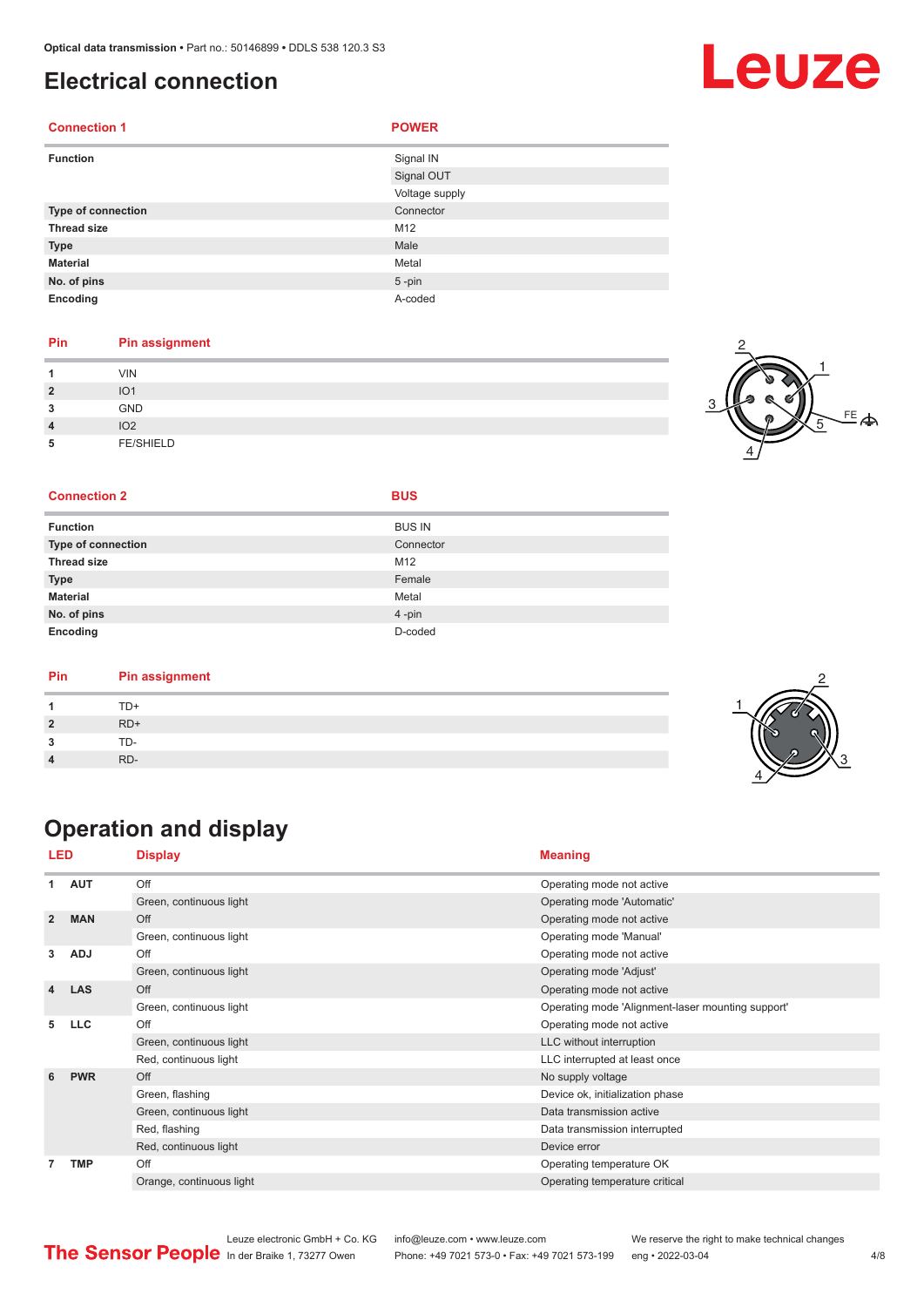#### <span id="page-4-0"></span>**Operation and display**

## Leuze

| LED             |                                 | <b>Display</b>              | <b>Meaning</b>                                                                                                                                                       |  |
|-----------------|---------------------------------|-----------------------------|----------------------------------------------------------------------------------------------------------------------------------------------------------------------|--|
|                 | <b>TMP</b>                      | Red, continuous light       | Operating temperature exceeded or not met                                                                                                                            |  |
| 8               | <b>LSR</b>                      | Off                         | With function reserve                                                                                                                                                |  |
|                 |                                 | Orange, continuous light    | Device OK, warning set                                                                                                                                               |  |
| 9               | <b>MAS</b>                      | Off                         | Installation on slave side                                                                                                                                           |  |
|                 |                                 | Green, continuous light     | Installation on master side<br>Fault<br>No data transmission<br>Data transmission active<br>Link OK<br>Missing link (Ethernet cable connection) on the second device |  |
| 10 <sup>1</sup> | <b>OLK</b>                      | Off                         |                                                                                                                                                                      |  |
|                 |                                 | Green, continuous light     |                                                                                                                                                                      |  |
|                 |                                 | Orange, continuous light    |                                                                                                                                                                      |  |
|                 | <b>11 ERL</b>                   | Off                         |                                                                                                                                                                      |  |
|                 |                                 | Orange, continuous light    |                                                                                                                                                                      |  |
|                 |                                 | Red, continuous light       | No cable-connected link to the connected device                                                                                                                      |  |
| 12              | <b>LINK</b>                     | Off                         | No cable-connected link to the connected device                                                                                                                      |  |
|                 |                                 | Green, continuous light     | Link OK                                                                                                                                                              |  |
|                 |                                 | Orange, continuous light    | Data transmission active                                                                                                                                             |  |
| 13              | <b>SIGNAL</b><br><b>QUALITY</b> | 2 red, 2 orange and 4 green | Received signal level                                                                                                                                                |  |

#### **Suitable transmitters**

| Part no. | <b>Designation</b> | <b>Article</b>               | <b>Description</b>                                                                                                                                          |
|----------|--------------------|------------------------------|-------------------------------------------------------------------------------------------------------------------------------------------------------------|
| 50146900 | DDLS 538 120.4 S3  | Optical data<br>transmission | Special version: Operation of parallel light axes, Not influenced by reflective<br>surfaces<br>Working range: 100  120,000 mm<br>Connection: Connector, M12 |

#### **Part number code**

Part designation: **DDLS 5XXX YYY.Z A B CC**

| <b>DDLS</b> | Optical transceiver for digital data transmission                                                                                                                                                                                                                         |
|-------------|---------------------------------------------------------------------------------------------------------------------------------------------------------------------------------------------------------------------------------------------------------------------------|
| 5XXX        | <b>Series</b><br>508i: without integrated web server for remote diagnostics<br>508i: with integrated web server for remote diagnostics<br>538: without integrated web server for remote diagnostics (EtherCAT)<br>548i: with integrated web server for remote diagnostics |
| <b>YYY</b>  | Range for data transmission in m                                                                                                                                                                                                                                          |
| z           | Frequency of the transmitter<br>0: Frequency F0<br>1: Frequency F1<br>2: Frequency F2<br>3: Frequency F3<br>4: Frequency F4                                                                                                                                               |
| A           | Option<br>L: integrated laser alignment aid (for transmitter/receiver)<br>n/a: standard                                                                                                                                                                                   |
| B           | <b>Special equipment</b><br>H: With heating<br>n/a: no special equipment                                                                                                                                                                                                  |
| CC          | Special equipment<br>S3: Optimized for EtherCAT transmission<br>n/a: no special equipment                                                                                                                                                                                 |



 $\&$  A list with all available device types can be found on the Leuze website at www.leuze.com.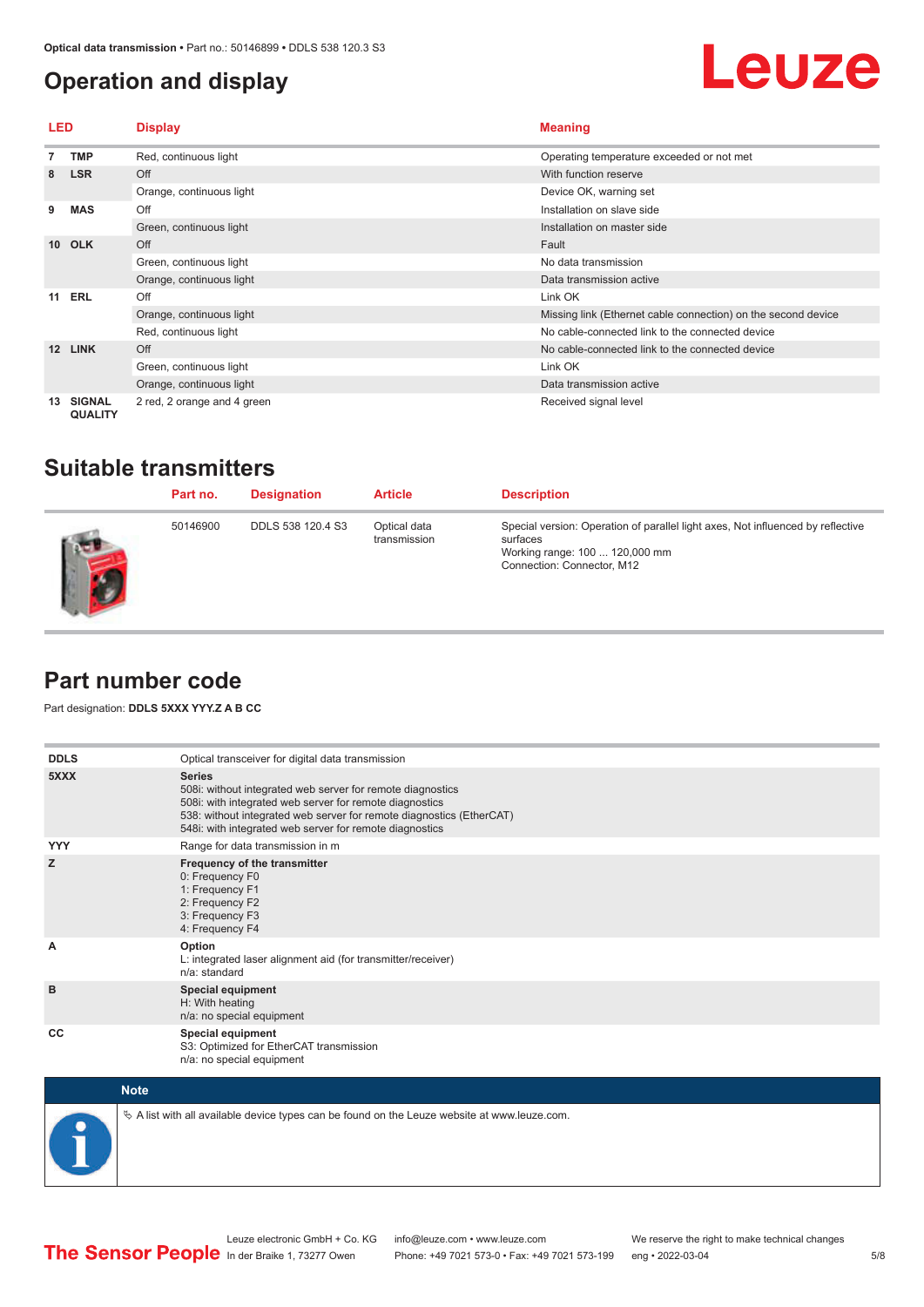#### **Notes**

# Leuze

#### **Observe intended use!**

**R** For UL applications:

 $\%$  This product is not a safety sensor and is not intended as personnel protection.

 $\&$  The product may only be put into operation by competent persons.

 $\%$  Only use the product in accordance with its intended use.

| $\%$ For UL applications, use is only permitted in Class 2 circuits in accordance with the NEC (National Electric Code).                                                                                                                                                                                      |
|---------------------------------------------------------------------------------------------------------------------------------------------------------------------------------------------------------------------------------------------------------------------------------------------------------------|
| <b>ATTENTION! INVISIBLE LASER RADIATION - CLASS 1M LASER PRODUCT</b>                                                                                                                                                                                                                                          |
| Do not expose users of telescopic optics!<br>The device satisfies the requirements of IEC 60825-1:2007 (EN 60825-1:2007) safety requlations for a product of laser class 1M as well as the<br>U.S. 21 CFR 1040.10 regulations with deviations corresponding to "Laser Notice No. 50" from June 24, 2007.      |
| $\%$ Do not expose users of telescopic optics!<br>The device satisfies the requirements of IEC 60825-1:2007 (EN 60825-1:2007) safety requlations for a product of laser class 1M as well as the<br>U.S. 21 CFR 1040.10 regulations with deviations corresponding to "Laser Notice No. 50" from June 24, 2007. |
| $\&$ Looking into the beam path for extended periods using telescope optics may damage the eye's retina. Never look using telescope optics into the laser                                                                                                                                                     |

ª CAUTION! The use of operating and adjusting devices other than those specified here or the carrying out of differing procedures may lead to dangerous exposure to radiation!

The use of optical instruments or devices (e.g., magnifying glasses, binoculars) in combination with the device increases the danger of eye damage.

 $\&$  Observe the applicable statutory and local laser protection regulations.

 $\%$  The device must not be tampered with and must not be changed in any way. There are no user-serviceable parts inside the device. Repairs must only be performed by Leuze electronic GmbH + Co. KG.

#### **ATTENTION! LASER RADIATION – CLASS 1 LASER PRODUCT (alignment laser)**

The device satisfies the requirements of IEC 60825-1:2007 (EN 60825-1:2007) safety regulations for a product of **laser class 1** as well as the U.S. 21 CFR 1040.10 regulations with deviations corresponding to "Laser Notice No. 50" from June 24, 2007.

ª The device satisfies the requirements of IEC 60825-1:2007 (EN 60825-1:2007) safety regulations for a product of **laser class 1** as well as the U.S. 21 CFR 1040.10 regulations with deviations corresponding to "Laser Notice No. 50" from June 24, 2007.

- $\%$  Observe the applicable statutory and local laser protection regulations.
- $\ddot{\phi}$  The device must not be tampered with and must not be changed in any way. There are no user-serviceable parts inside the device. Repairs must only be performed by Leuze electronic GmbH + Co. KG.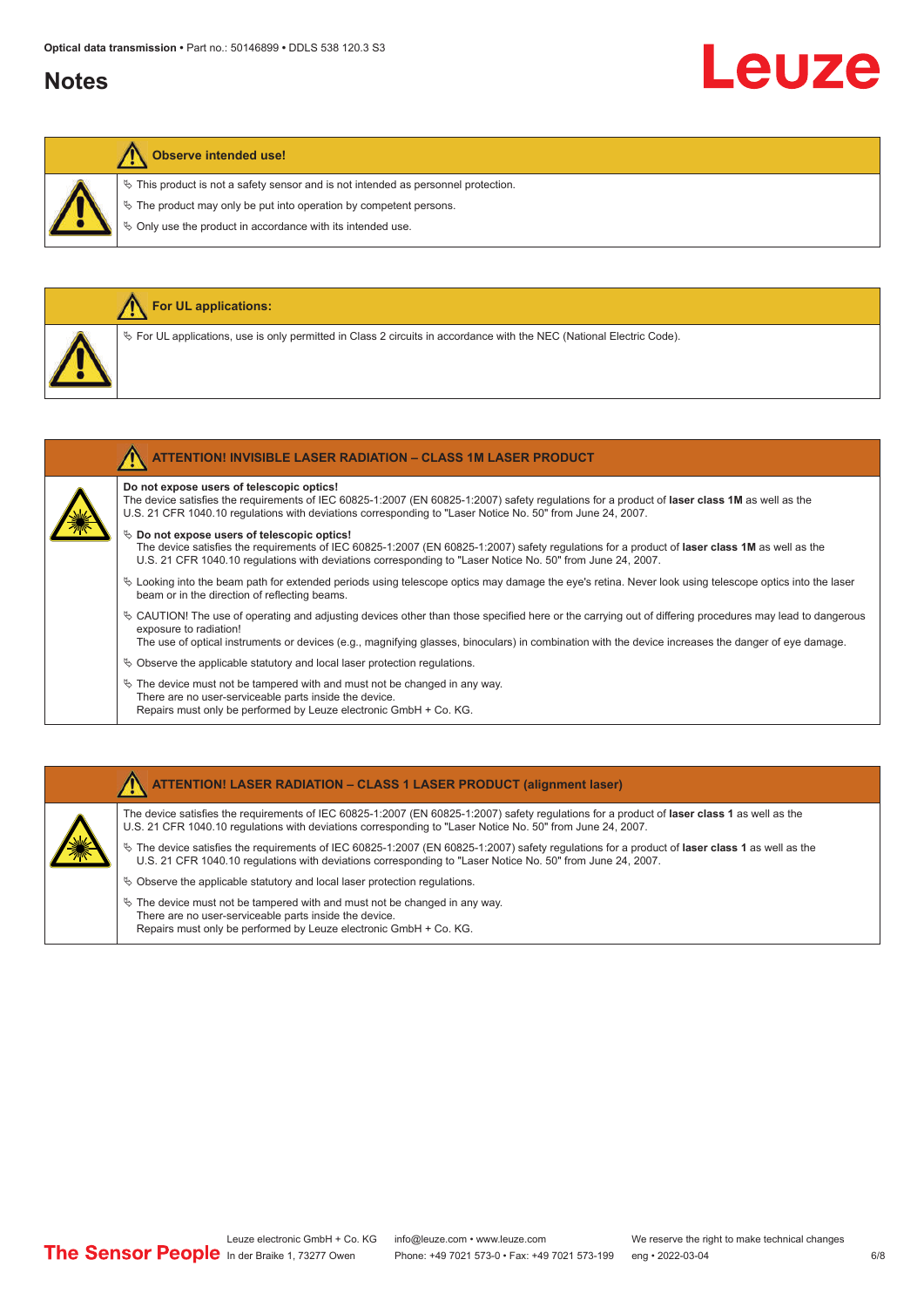#### **Accessories**

# Leuze

### Connection technology - Connection cables

|   | Part no. | <b>Designation</b>             | <b>Article</b>   | <b>Description</b>                                                                                                                                                                            |
|---|----------|--------------------------------|------------------|-----------------------------------------------------------------------------------------------------------------------------------------------------------------------------------------------|
| Ŧ | 50132079 | KD U-M12-5A-V1-<br>050         | Connection cable | Connection 1: Connector, M12, Axial, Female, A-coded, 5-pin<br>Connection 2: Open end<br>Shielded: No<br>Cable length: 5,000 mm<br>Sheathing material: PVC                                    |
|   | 50135074 | <b>KS ET-M12-4A-P7-</b><br>050 | Connection cable | Suitable for interface: Ethernet<br>Connection 1: Connector, M12, Axial, Male, D-coded, 4-pin<br>Connection 2: Open end<br>Shielded: Yes<br>Cable length: 5,000 mm<br>Sheathing material: PUR |

### Connection technology - Interconnection cables

|   |    | Part no. | <b>Designation</b>                     | <b>Article</b>        | <b>Description</b>                                                                                                                                                                                                               |
|---|----|----------|----------------------------------------|-----------------------|----------------------------------------------------------------------------------------------------------------------------------------------------------------------------------------------------------------------------------|
|   |    | 50137078 | <b>KSS ET-M12-4A-</b><br>M12-4A-P7-050 | Interconnection cable | Suitable for interface: Ethernet<br>Connection 1: Connector, M12, Axial, Male, D-coded, 4-pin<br>Connection 2: Connector, M12, Axial, Male, D-coded, 4-pin<br>Shielded: Yes<br>Cable length: 5,000 mm<br>Sheathing material: PUR |
| ø | 甘国 | 50135081 | <b>KSS ET-M12-4A-</b><br>RJ45-A-P7-050 | Interconnection cable | Suitable for interface: Ethernet<br>Connection 1: Connector, M12, Axial, Male, D-coded, 4-pin<br>Connection 2: RJ45<br>Shielded: Yes<br>Cable length: 5,000 mm<br>Sheathing material: PUR                                        |

### Connection technology - Connectors

| Part no. | <b>Designation</b> | <b>Article</b> | <b>Description</b>                                                                          |
|----------|--------------------|----------------|---------------------------------------------------------------------------------------------|
| 50020501 | KD 095-5A          | Connector      | Connection: Connector with screw terminals, M12, Axial, Female, A-coded, 5<br>-pin          |
| 50112155 | S-M12A-ET          | Connector      | Suitable for interface: Ethernet<br>Connection: Connector, M12, Axial, Male, D-coded, 4-pin |